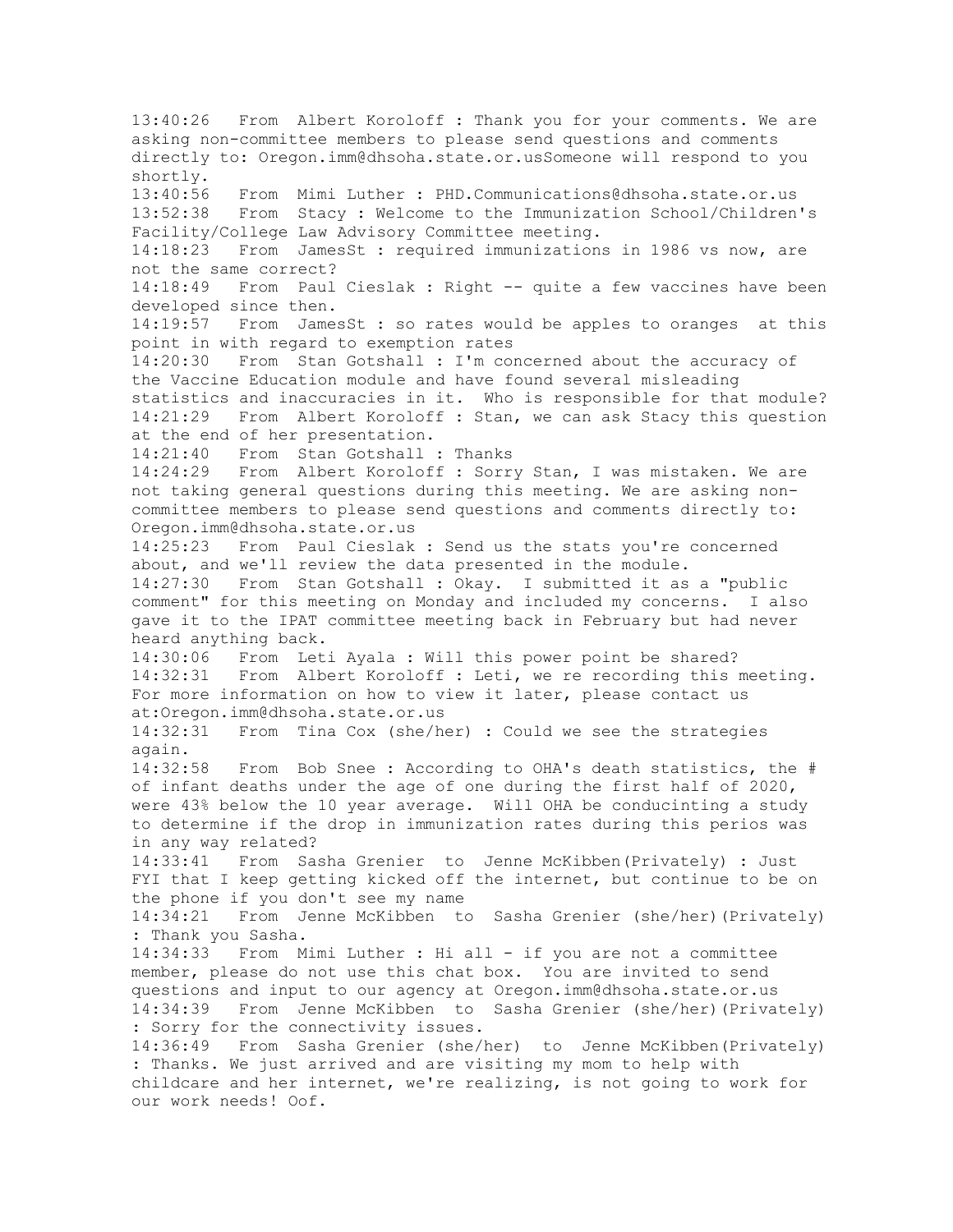14:37:59 From Jenne McKibben to Sasha Grenier (she/her)(Privately) : oh bummer...good luck. :) 14:39:46 From Mark Bajorek (he/him) : For PSU, students off campus are not needing to fill the measles requirement. 14:42:08 From suzannem : In Salem at our practice, the only questions have been about when we will have flu shots. 14:42:10 From Sara Stearns : ORAEYC is hearing the same- not feeling the pressure to get them done during the summer months ( preschool) 14:42:34 From Sasha Grenier (she/her) : We (at ODE) are also getting questions about immunization requirements. I echo Corinna's message about the importance of both preventative health measures and access to education. 14:42:48 From Sara Stearns : knowing that their child are staying home for the time being 14:49:43 From Sasha Grenier (she/her) : Yes! Nevermind. I'll just chat 14:51:13 From Sasha Grenier (she/her) : Sorry. So yes, this has a real geographic difference. Each school district has to plan for every scenario, in distance and in person. In theory, districts will be learning in person one week and transition to CDL a few weeks later. 14:52:04 From Sasha Grenier (she/her) : (Comprehensive distance learning) 14:53:07 From Leti Ayala : Even if the date does not change it is important to be flexible and not continue to exclude students. 14:57:48 From suzannem : The other risk of pushing back the date is that the unintended message is that the immunizations are not really important and if this led to a decrease in rate of immunization, it would increase risk of disease in the future.<br>15:00:01 From Sasha Grenier (she/her) : Ma From Sasha Grenier (she/her) : Mallory, can you repeat the last question you asked? 15:10:27 From Ann Loeffler : As part of our Metro Regional vaccine project, a few of us checked in with our local pediatric practice consortium and they emphasized two things: 1) they have capacity to see kids and give vaccines!! 2) They need kids to also be seen in their medical homes rather than bypassing their pediatric / family medicine practices to get vaccines "creatively." 15:11:17 From Jamie Smith - MESD : Good reminder Dr. Loeffler. Thanks! 15:12:29 From Ann Loeffler : these kids and families have lots of needs! 15:13:20 From kimberly bartholomew : Are the practices reaching out to families individually at this time? 15:14:02 From Ann Loeffler : absolutely - they are using the recall methods available through Alert. Having said that, this is a select group of families who are cared for in private pediatric practices 15:18:32 From Corinna Brower : While respecting well-visit and importance of care home - As a parent working from home I would sincerely appreciate those school-parking lot services. Very hard to balance work/life and keep up on my own families needs. 15:21:21 From kimberly bartholomew : I love the school parking lot imm clinic idea. Important to serve the community. Set up clinics early and offer flu shots as well as required vaccinations. 15:25:12 From Sasha Grenier (she/her) : I 15:25:15 From Sasha Grenier (she/her) : would like to